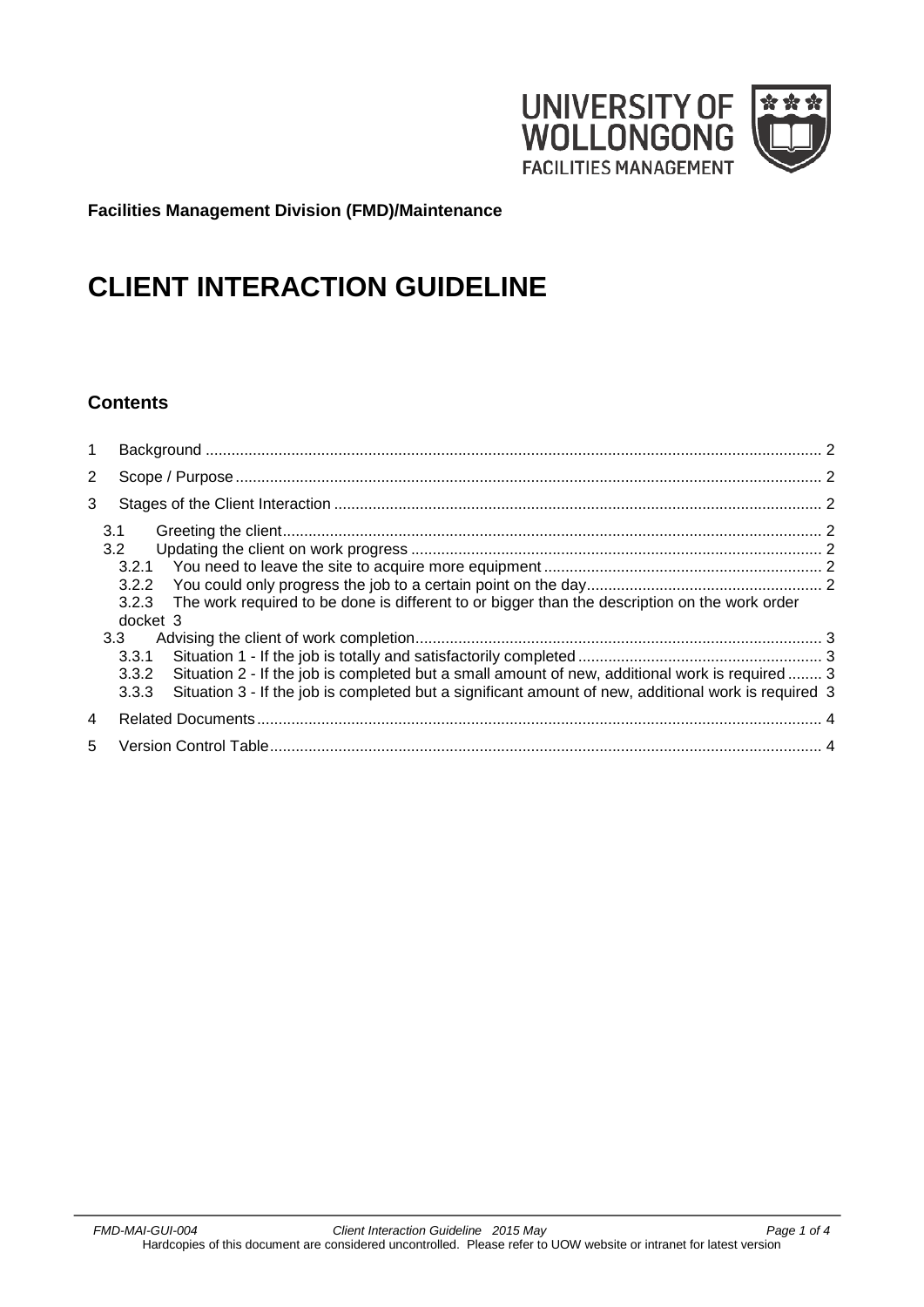# <span id="page-1-0"></span>**1 Background**

The Facilities Management Division (FMD) want to achieve a high level of client satisfaction when delivering services to Faculties, Divisions, URAC, UniCentre and Tenants across UOW. In delivering our services we rely on internal staff as well as contractor staff. Regardless of who is delivering the service, our clients require a consistent approach in terms of how they are greeted, treated and kept informed of work progress. This guideline provides a framework for high quality interactions with our clients.

# <span id="page-1-1"></span>**2 Scope / Purpose**

The Client Interaction Guideline supports our preferred approach to client service that is delivered by and on behalf of FMD. The Guideline addresses three stages of client interaction; greeting the client; updating the client on work progress; and advising the client of work completion. The Guideline will be provided and explained to contractors and UOW staff as a supplement to the UOW Contractor Induction Guide.

# <span id="page-1-2"></span>**3 Stages of the Client Interaction**

## <span id="page-1-3"></span>**3.1 Greeting the client**

- 1. If date and time details are not specific on the work order sheet, contact the requestor to agree on a time that is convenient to both you and the client.
- 2. On arrival introduce yourself (staff or contractor). For contractors, let the client know the organisation you work for and that you have been contracted by FMD to deliver your service.
- 3. Provide a brief description of the work instruction you have received.
- 4. If your work order is requiring you to quote on a job, complete the quote and record the work order as trade complete, then send your quote and the work order number to the FMD Service Centre. The FMD Service Centre will close off the original work order request, seek the client's approval for the work to proceed, ensure that a client cost centre number is provided, and raise a new work order if the work is to be undertaken.

## <span id="page-1-4"></span>**3.2 Updating the client on work progress**

Situations will occur when you may not be able to complete the entire job in one go, or at the agreed time. There may be a number of different reasons for this. Following are three most likely reasons, with recommendations of how best to respond to the client.

#### <span id="page-1-5"></span>**3.2.1 You need to leave the site to acquire more equipment**

- 1. Notify the client of where you are up to.
- 2. Explain the situation and that it may take you away for some time.
- 3. Give the client an estimate of when you think you may be back.
- 4. Leave the work area clean and safe.

#### <span id="page-1-6"></span>**3.2.2 You could only progress the job to a certain point on the day**

- 1. Make sure area is left safe and as clean as possible.
- 2. Inform the client of the situation.
- 3. Provide the client with a timeframe of when you will be back to finish the work.
- 4. Do what you can to enable the client to continue their operations safely.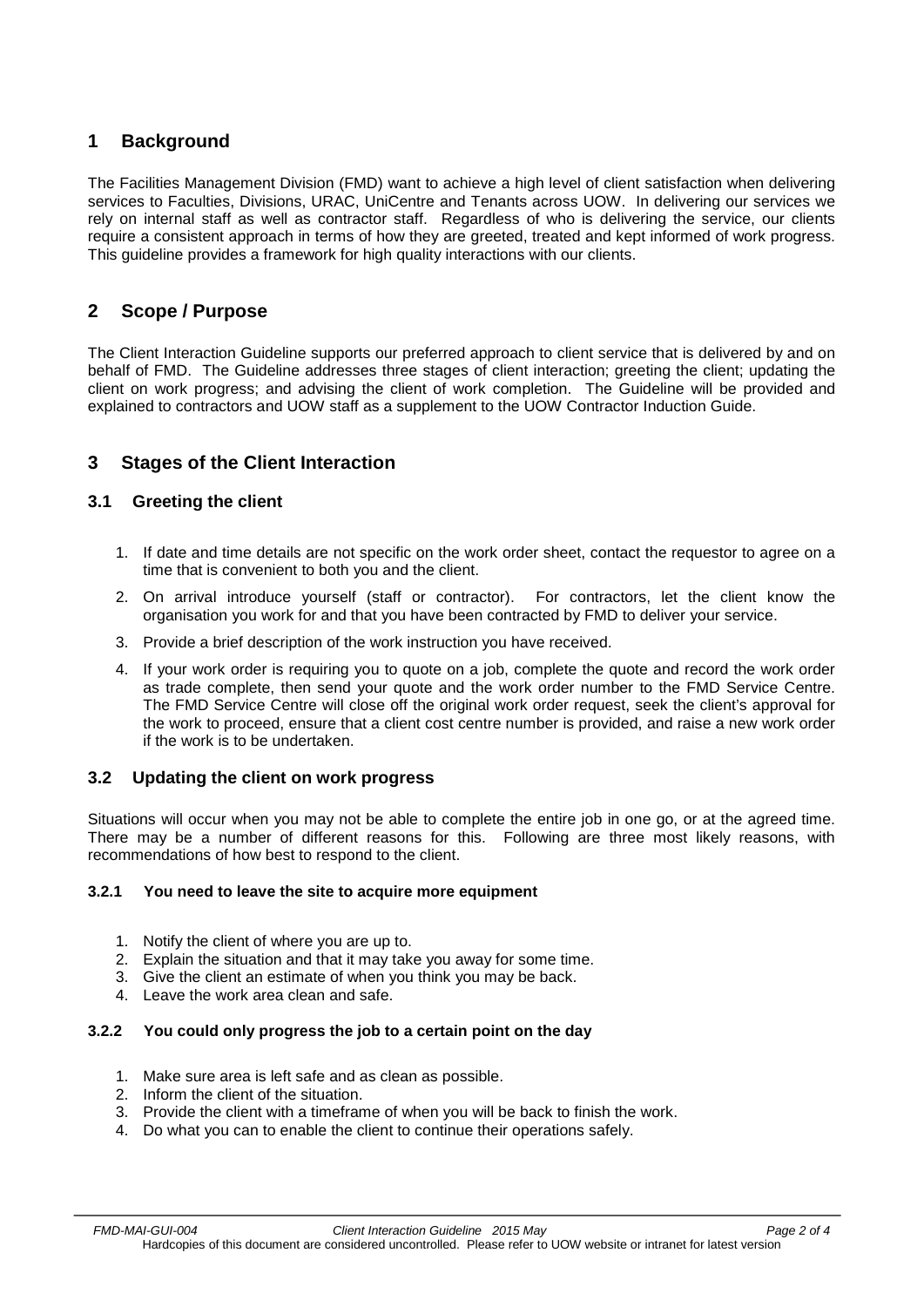#### <span id="page-2-0"></span>**3.2.3 The work required to be done is different to or bigger than the description on the work order docket**

If you can still do the job and it is not going to substantially affect other work you may:

- 1. Politely ask the client if they could call the FMD Service Centre on 4221 3217 to change the work order description.
- 2. Contact the FMD Service Centre to have the work order description changed. The FMD Service Centre will advise if a new work order is to be raised.

If the job is too large or different for you to do, and there is no help available, you may:

- 1. Explain to the client that you will not be able to do it at this time.
- 2. Show the work order description you were given and explain you were not prepared for the situation.
- 3. Politely ask if they could contact the FMD Service Centre on 4221 3217 to change the description; or
- 4. If the job requires a new trade, try and organise the job to be swapped to the new trade. Inform the client of what you are doing and inform the FMD Service Centre.

#### <span id="page-2-1"></span>**3.3 Advising the client of work completion**

<span id="page-2-2"></span>There are three likely situations.

#### **3.3.1 Situation 1 - If the job is totally and satisfactorily completed**

- 1. Advise the client that you have completed the work, cleaned up and that everything is in good working order.
- 2. Ask the client if they would like to have a look at the work.
- 3. Confirm with the client that they are satisfied with the job.
- 4. If the work request is a FMD priority 1, contact the FMD Service Centre immediately to advise of job completion or report job completion on your iPad immediately.
- 5. If the work request is a FMD priority 2 onwards, forward your trade completed work order to the FMD supervisors as soon as possible or report job completion on your iPad as soon as possible. If you are a contractor, report the job as trade complete on BEIMS contractor web as soon as the job is completed, then attach an invoice to the paper copy of the work request and send it to the FMD supervisors as soon as possible.

#### <span id="page-2-3"></span>**3.3.2 Situation 2 - If the job is completed but a small amount of new, additional work is required**

Add the details to the original work order and complete the work.

#### <span id="page-2-4"></span>**3.3.3 Situation 3 - If the job is completed but a significant amount of new, additional work is required**

1. If you are internal staff you can raise a new work request yourself, advising the client of what you are doing.